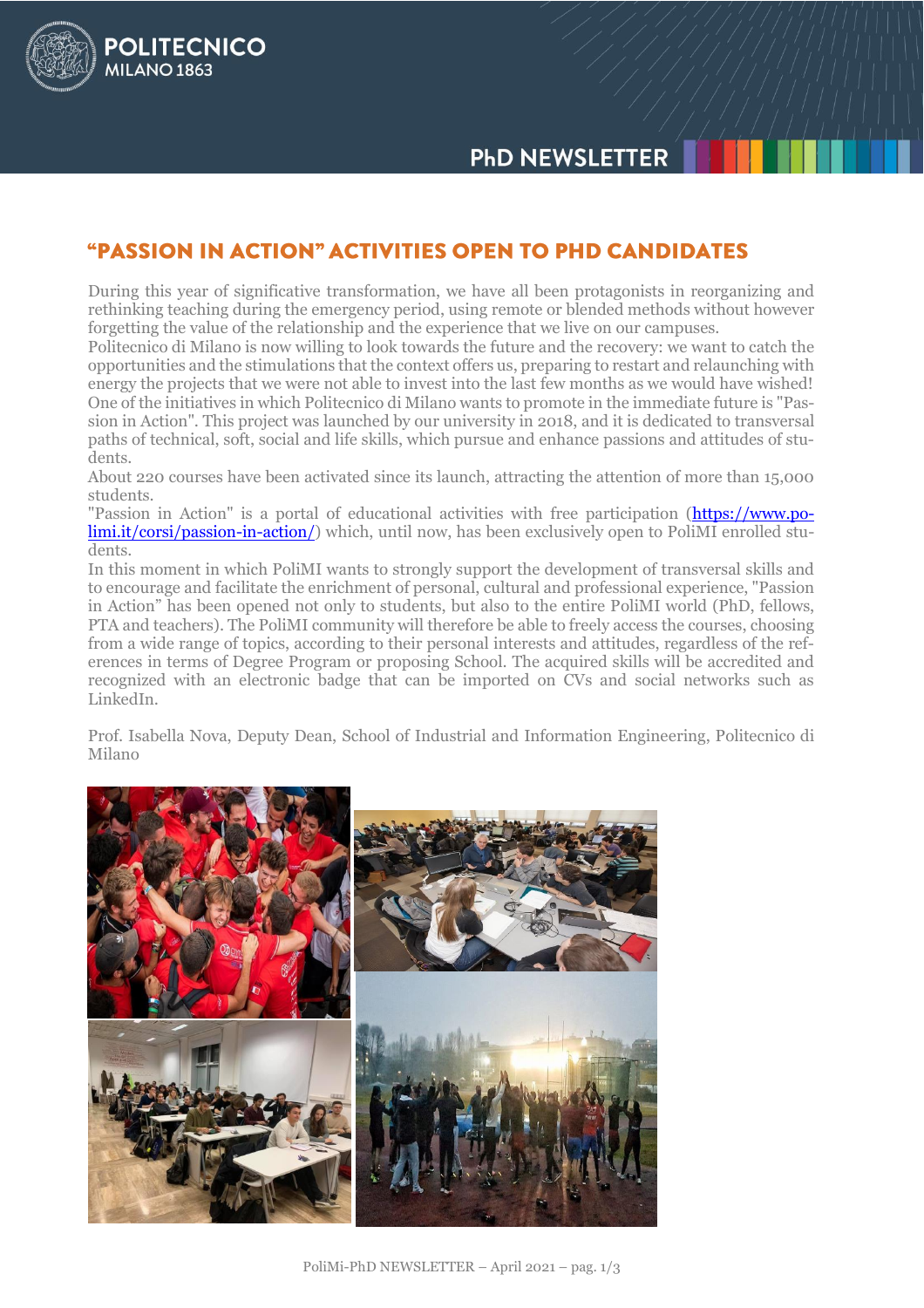### **SEMINARS AND WORKSHOPS**



### **"PARTIAL DIFFERENTIAL EQUATIONS OF MATHEMATICAL PHYSICS AND APPLICATIONS" SCHOOL/WORKSHOP**

It is our pleasure to announce the school/workshop

"Partial Differential Equations of Mathematical Physics and Applications"

which will be held at Villa Grumello (Como) on September 13-17, 2021.

The event will gather experts from different fields in Mathematics and Engineering, all having the common goal of modeling real phenomena through nonlinear partial differential equations, with a particular attention on fluid mechanics and elasticity. It comprises three mini-courses, given by

Giovanni Paolo Galdi (Pittsburgh University) Alain Haraux (Université Pierre et Marie Curie, Paris) Walter Lacarbonara (Roma Sapienza)

and invited lectures given by experts in the fields of Nonlinear Analysis, Differential Equations, Dynamical Systems, Mathematical Physics, Engineering.

Further information about the event is available at the web address <https://demp.lakecomoschool.org/>

Depending on the evolution of the pandemic, participation in presence might be restricted to a limited number of people. Updates will be posted on the webpage of the event. Particularly welcome will be PhD students and post-docs, with the possibility of giving an exam.

We kindly ask you to share the link with anyone you think may be interested, in particular with young fellows, for which there is the possibility of presenting a short talk or a poster.

September 13-17, 2021

40